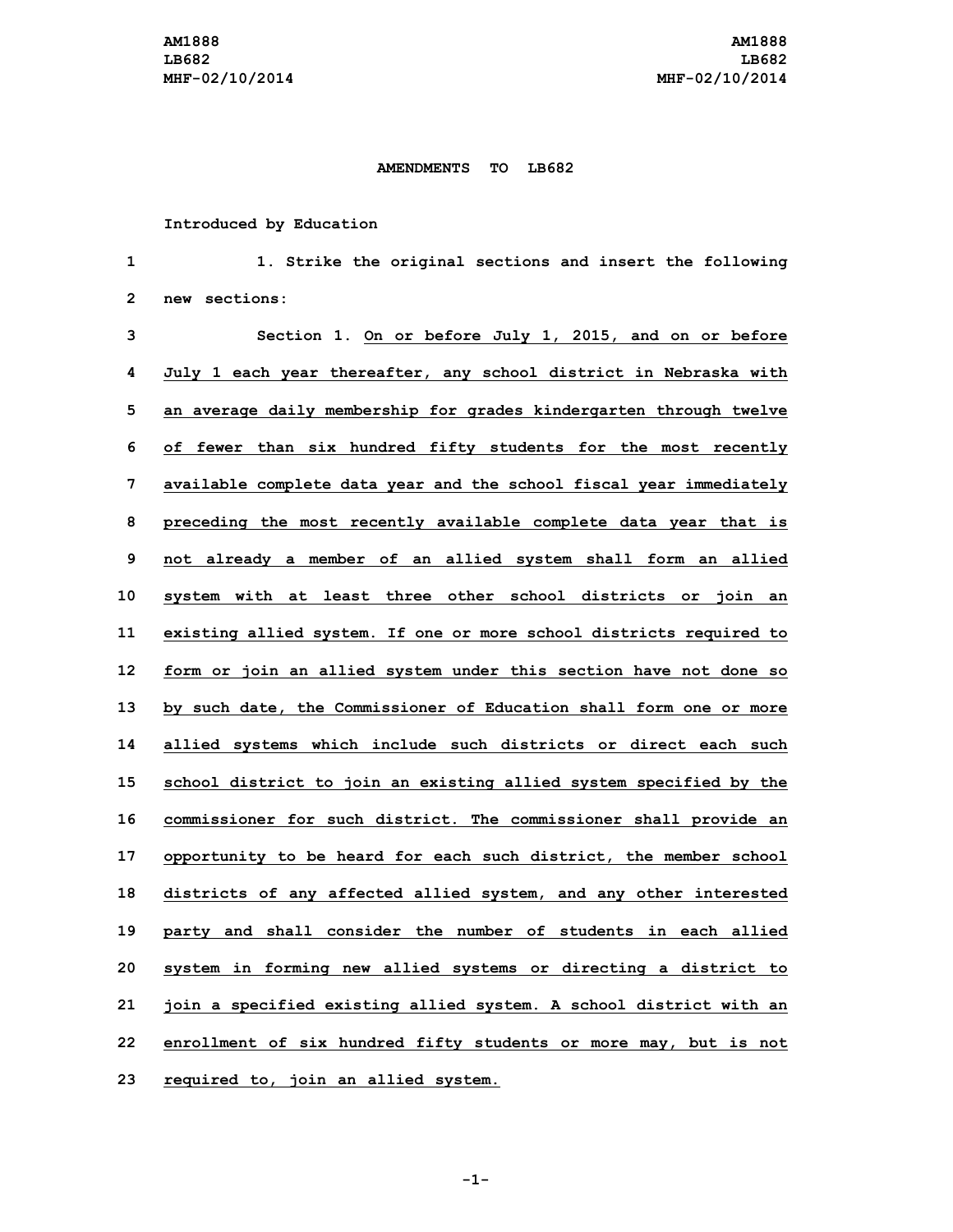**Sec. 2. Allied systems shall be formed as an agreement between at least four member school districts, which agreement shall include, but need not be limited to, the following terms: (1) The superintendent of each school district in the allied system is deemed the representative of his or her district to the allied system; (2) The superintendent of each school district in the allied system shall file with the State Department of Education notice of the school district's membership in such allied system and <sup>a</sup> list of the other member school districts on or before July 1 of each year beginning in 2015; (3) Each school district in the allied system shall have the same yearly calendar and daily schedule, except that this subdivision does not require that such districts have the same yearly calendar and daily schedule for extracurricular activities; (4) School districts in an allied system wishing to cooperate beyond the uniform yearly calendar and daily schedule requirements of this section may form an interlocal agreement pursuant to the Interlocal Cooperation Act relative to cooperation on such additional matters. Every member of such interlocal agreement is entitled to one vote on matters covered by such interlocal agreement; (5) All employees of each school district shall remain employees of such district and their contracts shall be negotiated through such district; and (6) No school district in an allied system may move into**

**27 another allied system if such change would reduce the allied system**

**-2-**